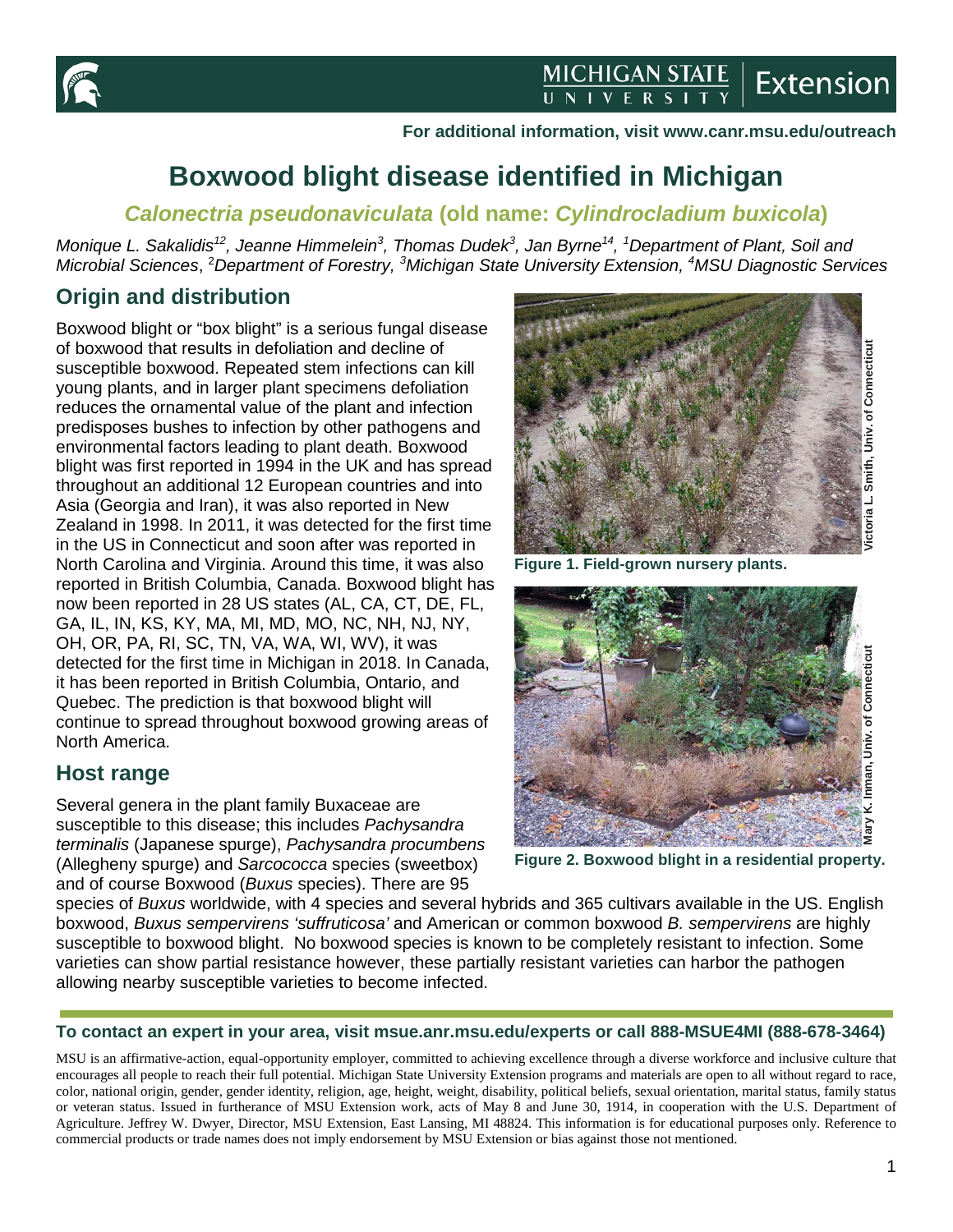

### **MICHIGAN STATE**<br>UNIVERSITY **Extension**

#### **For additional information, visit www.canr.msu.edu/outreach**

# **Fungus description and plant symptoms**

Proper analysis by a diagnostician from a land grant university or State Department of Agriculture is recommended because boxwood blight symptoms are similar to other boxwood diseases, insect feeding damage and abiotic disorders. It is important to note that this disease can infect boxwood at all stages of production from propagation to finished material as well as landscape plantings (Fig. 1 & 2). Often the first symptom that is noticed is a large amount of rapid defoliation (leaf drop) which is indicative of a severe infection. Generally, part of the plant will become chlorotic or brown, and leaves will rapidly fall to the ground, leaving bare branches behind. Initial symptoms are generally first observed in the late spring or early summer when close examination of boxwood leaves



**Figure 3. Leaf spot symptoms.**

may reveal round, dark or light brown leaf spots with darker borders and potentially a yellow halo (Fig. 3). These spots eventually grow larger and coalesce, before turning brown or straw like and dropping to the ground. Black, elongated, streaking lesions may also be visible on the stem (Fig. 4 & 5). These can occur on the stem from the soil line to the shoot tips. If the weather is humid the underside of the leaf will have a white frosty appearance caused by the formation of upright bundles of fungal spores.



**Figure 4. Blighted leaves, defoliation and stem lesions. Figure 5. Black stem lesions.**



# **How is it spread?**

The fungus that causes boxwood blight produces sticky spores, these spores can attach to animals (birds, deer or people), plant material, tools, equipment, shipping containers and vehicles. The major means of spread of this pathogen is by movement of contaminated plant material (e.g. fallen, infected leaves, container or fieldgrown boxwood, boxwood greenery used for holiday decoration), but boxwood blight spores can also be spread on pruning tools, clothing, equipment and anything that might have contacted infected plants. The spores may be moved over short distances (between plants, within hoop houses or within a field) by winddriven rain or splashing irrigation water. Long-distance spread of this disease occurs via movement of infected plants or plant debris, or from infested soil or equipment. The resting spore structures (microsclerotium) that the pathogen produces ensures the pathogen can persist in plant debris on the soil surface or buried below the soil surface for up to five years.